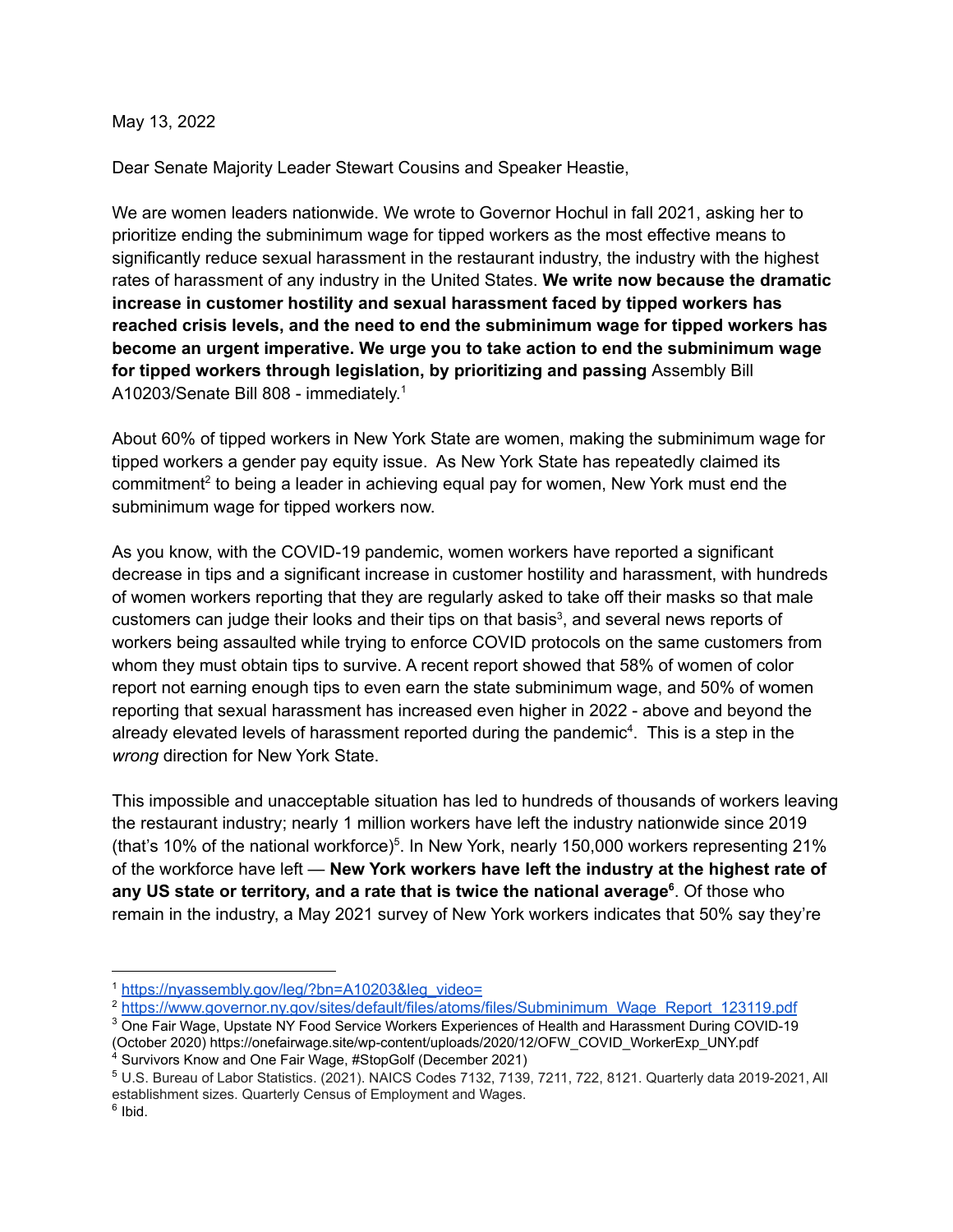leaving restaurants, and 90% say the only thing that will make them return to working in restaurants is a full, livable wage with tips on top<sup>7</sup>.

The fact is that many restaurants *are* raising wages to attract talent and save their businesses.One Fair Wage documented 3,000 restaurants nationally and over 500 in NY who are now paying a full, livable wage with tips on top to recruit staff.<sup>8</sup> Many of these restaurants have lobbied to keep subminimum wages in place in the past. The restaurant lobby continues to say that higher wages will hurt the industry at the same exact time their members are *paying higher wages to save their industry.* The restaurant lobby can clearly not be trusted when it comes to saying what's best for restaurants, let alone workers.

On the other hand, many independent restaurants are supporting the call for One Fair Wage because they want to level the playing field — to end the race to the bottom and stop penalizing restaurants that do right by their workers. And they say that moving to One Fair Wage across the board, for all restaurants under law, is the only way to send a clear signal to workers that these are permanent wage increases and it's worth coming back to work in restaurants.<sup>9</sup> With 50% of workers who remain saying they're leaving, New York restaurants are not able to fully reopen unless we pass One Fair Wage. 10

You've been very clear about the need to get workers back to work. In the restaurant industry, one of the largest and most important industries in New York, there will not be a way to get them back to work unless you take executive action for One Fair Wage; that is the only way to send hundreds of thousands of workers a signal that wage increases will be permanent and it is worth coming back to work in restaurants.

We urge you to end the subminimum wage for tipped workers before the end of the legislative session. It is long overdue for this shameful legacy of slavery and source of rampant sexual harssment to end. One Fair Wage is how we save the restaurant industry in New York State and do right by all working New Yorkers

Sincerely,

Saru Jayaraman, President, One Fair Wage Gloria Steinem, author and activist Jane Fonda, actress, author, and activist

- https://onefairwage.site/wp-content/uploads/2021/06/OFW\_WageShortage\_NY.pdf
- <sup>8</sup> One Fair Wage. (August 2021). One Fair Wage Employer Database.

 $7$  One Fair Wage (May 2021). It's a Wage Shortage, Not a Worker Shortage: Why New York Restaurant Workers are Leaving the Industry, and What Would Make Them Stay.

https://docs.google.com/spreadsheets/d/1-vFr82dPJwvnEkveapdTNwjpNKt84aDzp6MXxi\_DMyc/edit#gid=14442550 2

<sup>&</sup>lt;sup>9</sup> One Fair Wage. (September 2021). Raising Wages to Reopen: Restaurants Nationwide Raising Wages to Save Their Businesses After COVID-19.

https://onefairwage.site/wp-content/uploads/2021/09/OFW\_RasingWagesToReopen\_3.pdf

 $10$  One Fair Wage (May 2021). One Fair Wage Worker Public Health Survey Data, Collected 10/20-4/21. It's a Wage Shortage, Not a Worker Shortage: Why New York Restaurant Workers are Leaving the Industry, and What Would Make Them Stay. https://onefairwage.site/wp-content/uploads/2021/06/OFW\_WageShortage\_NY.pdf